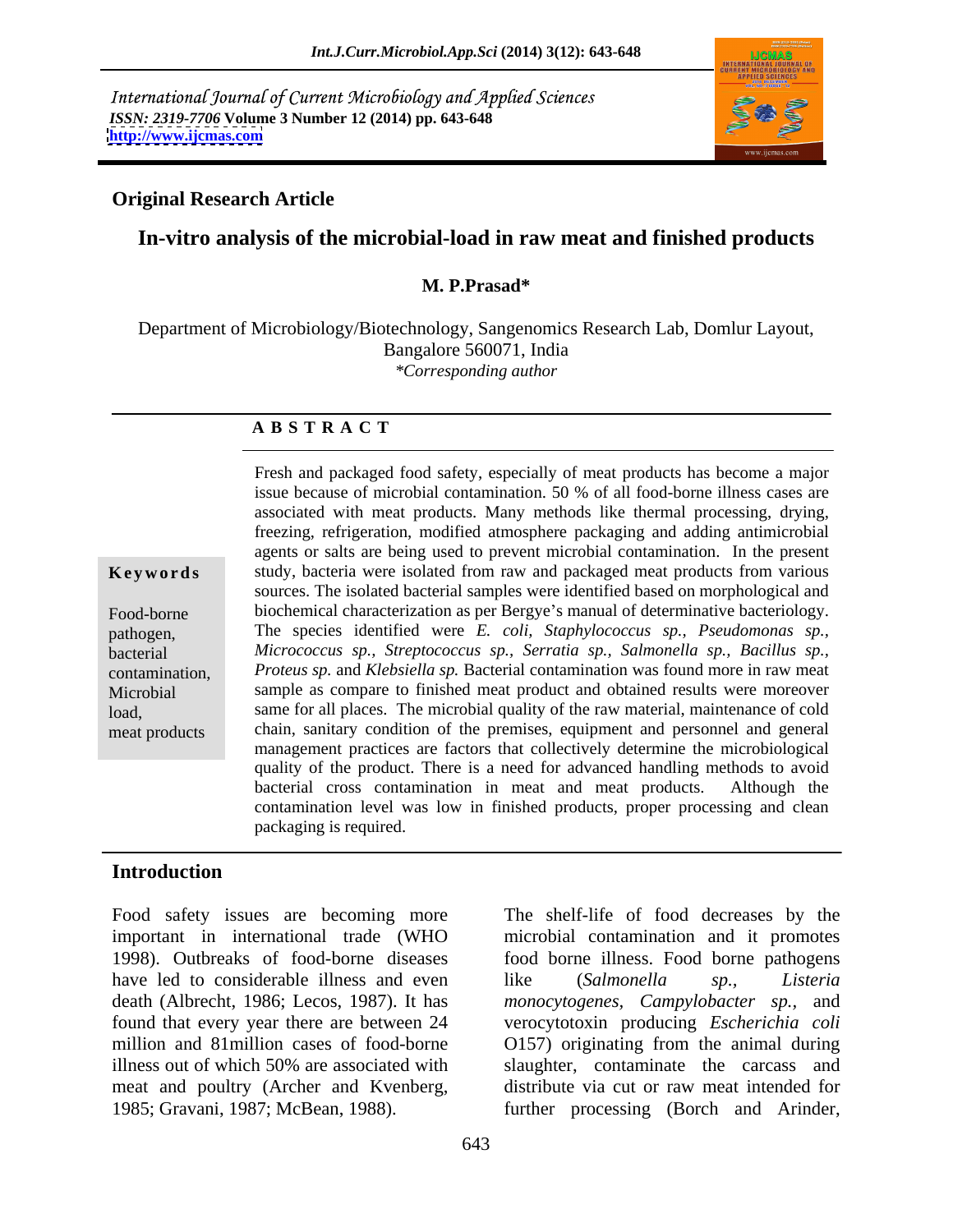2002) which is a major public health problem. (Bean and Griffin, 1990) reported that in the United States *Salmonella sp.* meat and meat product from different account for 48% of all beef related outbreaks. A healthy animal may harbor pathogenic bacteria on its hide, hair, and hooves, in its intestinal tract, and around the lymph nodes (Ayres, 1955). Mostly the **Sample collection** internal surfaces of the carcasses are sterile but the transfer of bacteria results from Raw meat samples viz. liver, brain, intestine, dressing and skinning defects which occurs lungs and mutton were collected from during slaughtering process (Gill and Newton, 1978) and food handlers also are Finished products like packaged minced the major source of common pathogens meat,dry mutton kabab, mutton nuggets, (Dickson and Anderson, 1992). mutton cutlet, mutton cubes and mutton

Traditional methods like thermal processing, drying, freezing, refrigeration, irradiation, **Raw meat processing** modified atmosphere packaging, and adding antimicrobial agents or salts to prevent Raw meat samples were collected from contamination are not sufficient for fresh different sources as mentioned above, 1 g of meats and ready-to-eat products (Griffiths, each sample was placed in 10 ml of sterile 1989). For meat products, microbial contamination occurs at the surface. performed. Dilution of  $10^{-3}$ ,  $10^{-5}$  and  $10^{-7}$ Although rates of attachment of bactesria to were used for bacterial isolation. 200 µl of meat have been studied (Unneveher, 2000; each diluted water sample was transferred Lillard, 1985), there is limited information on Petri plate containing Nutrient Agar on how to prevent this attachment. It has Media. Sample was evenly distributed on been described that Acidified Sodium plate by using L-shape sterile glass rod. Chlorite (ASC) is an antimicrobial Plates were kept at  $4^{\circ}$  C for 30 min. and then compound which effectively reduces incubated at  $37^{\circ}$ C for 24 hrs. contamination of poultry and beef products (Rourke, *et al.,* 2003). Use of ASC was approved by the U.S. Food and Drug Administration (FDA) in 1996 as a Different types of finished product samples secondary direct food additive. Processing as mentioned above were collected, 1 g of with ionizing radiation is a most versatile each sample was placed in 10 ml of sterile treatment for decontamination of food; it is a distilled water and then serial dilution was safe, efficient, environmentally clean and performed. Dilution of  $10^{-3}$ ,  $10^{-5}$  and  $10^{-7}$ energy efficient process (Farkas, 1998). were used for bacterial isolation. 200 µl of

Critical Control Points (HACCP) system for meat and poultry processing (Satin, 2002).

In this study we are giving some evidence of microbial contamination in raw and finished slaughter houses and some food stalls.

# **Materials and Methods**

## **Sample collection**

lungs and mutton were collected from different slaughter houses from Bangalore. sausages were collected from Bangalore.

### **Raw meat processing**

distilled water and then serial dilution was  $-3$  10<sup>-5</sup> and 10<sup>-7</sup> ,  $10^{-5}$  and  $10^{-7}$  $-5$  and  $10^{-7}$ and  $10^{-7}$ -7 incubated at  $37^{\circ}$ C for 24 hrs.

# **Finished product processing**

Most food safety officials and scientists on Petri plate containing Nutrient Agar view irradiation as an effective Critical Media. Sample was evenly distributed on Control Point in a Hazard Analysis and plate by using L-shape sterile glass rod.  $-3$  10<sup>-5</sup> and 10<sup>-7</sup> ,  $10^{-5}$  and  $10^{-7}$  $-5$  and  $10^{-7}$ and  $10^{-7}$ -7 each diluted water sample was transferred Plates were kept at  $4^{\circ}$ C for 3 min. and then  $\overrightarrow{C}$  for 3 min. and then incubated at 37ºC for 24 hrs.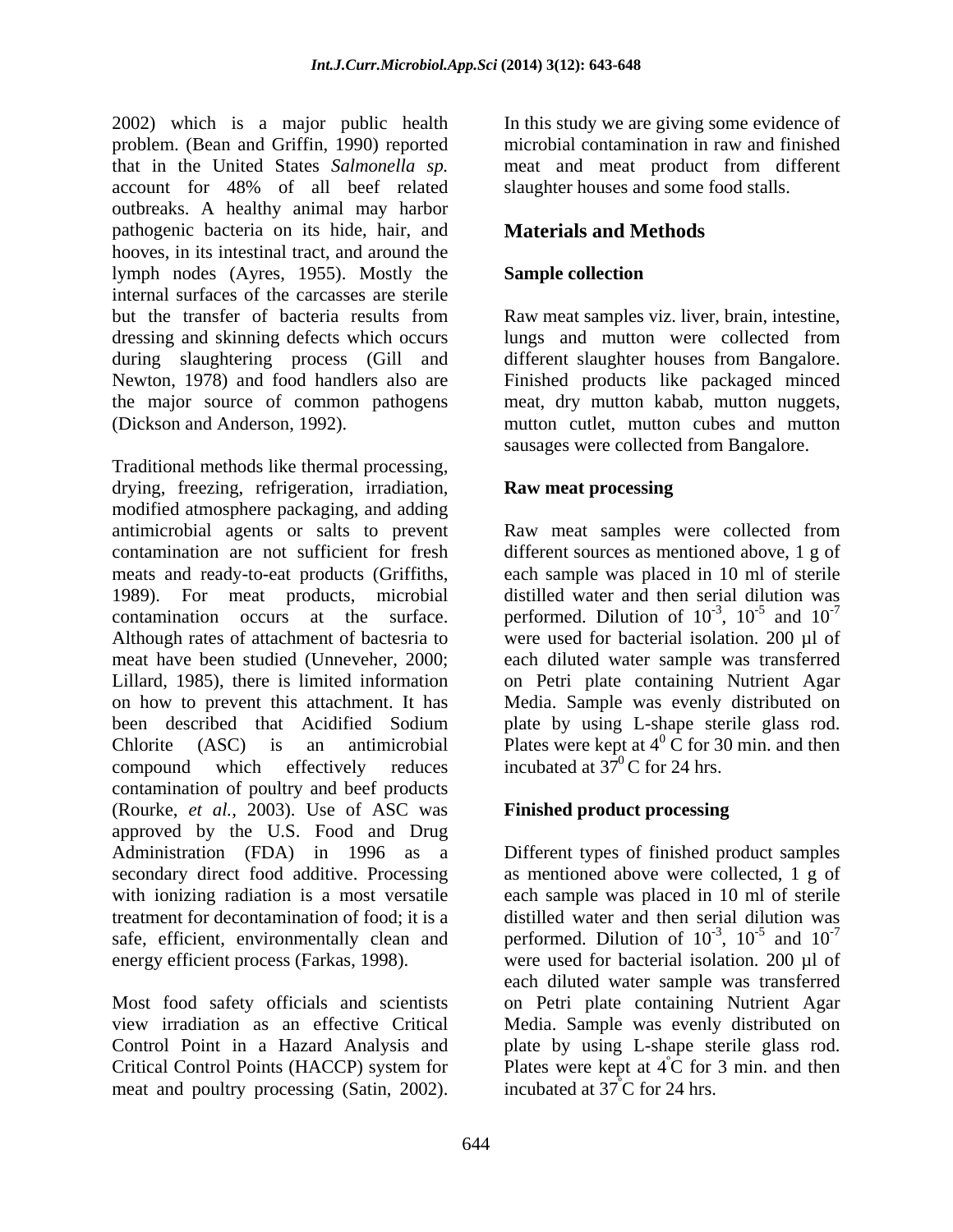Individual colonies with different colony (Figure 1-4). Most of the colonies from all morphology were selected and the number samples were found morphologically of different types of colonies was similar, these common colonies were then documented. Selected colonies were isolated and maintain on nutrient agar. maintained as pure culture on nutrient agar Based on Gram's Staining, phenotypic slants. The pure cultures of the bacteria thus isolated were identified by Gram's staining, <br>per Bergey's manual, the samples were morphological and biochemical found to be *E. coli, Staphylococcus sps,* characterization according to Bergey's *Pseudomonas sp., Micrococcus sp.*, manual of determinative bacteriology. *Streptococcus sp., Serratia sp., Shigella sp.,*

and finished meat samples. Maximum of 41 colonies were observed in Raw Mutton sample followed by 31 colonies minced samples, number of colonies per plate colonies were found in Mutton dried Kabab

**Biochemical characterization** sample, lowest number of colonies (7 **Result and Discussion** *Salmonella sp., E. coli, Streptococcus sp.,* Bacterial colonies were isolated from all raw and *Klebsiella sp.* in the finished meat Mutton sample. For the Finished Product when compared to the raw meat samples, ranges from 7 to 58 and maximum of 58 contamination from air as the samples were colonies) were found for Mutton nuggets (Figure 1-4). Most of the colonies from all samples were found morphologically methods and biochemical characterization as *Pseudomonas sp., Micrococcus sp.,* and *Salmonella sp.* in raw meat samples *Serratia sp., Campylobacter sp., Proteus sp.* products (Table-1)*.* In the present study it was found that the bio load was more in the finished product (Dry Mutton Kabab) than this could be because of bacterial contamination from air as the samples were kept outside in open area.

| <b>Table.1</b> Distribution of bacterial pathogens in different samples |  |
|-------------------------------------------------------------------------|--|
|                                                                         |  |

| <b>Bacterial</b> |      |        |                          |      |            |                          |                   |                                   |                          |            | Liver   Brain   Intestine   Lungs   Mutton   Minced   Mutton   Mutton   Mutton   Mutton   Mutton |
|------------------|------|--------|--------------------------|------|------------|--------------------------|-------------------|-----------------------------------|--------------------------|------------|--------------------------------------------------------------------------------------------------|
| <b>Isolates</b>  |      |        |                          |      |            | meat                     |                   |                                   |                          |            | kebab   nuggets   cutlet   cubes   sausages                                                      |
| Klebsiella       |      | $\sim$ | <b>Contract Contract</b> |      | $\sim$ $-$ | <b>Contract Contract</b> | $++$              | <b>Contract Contract Contract</b> | $+$                      |            |                                                                                                  |
| Pseudomonas      |      |        | $+$                      | $++$ |            |                          | $\sim$ 100 $\sim$ | $\sim$ $-$                        | <b>Contract Contract</b> |            | $\sim$ 100 $\sim$                                                                                |
| Staphylococcus   | $++$ |        | $\sim 10^{-11}$          |      |            | $++$                     | $\sim$            | $\sim$ 100 $\pm$                  | $\sim 10^{-11}$          |            | $\sim$ 100 $\pm$                                                                                 |
| E. Coli          |      |        | $+$                      |      |            |                          | $\sim$ $-$        |                                   | $\sim$ $ \sim$           |            |                                                                                                  |
| Proteus          |      |        | $\sim$                   |      |            | $\sim$                   |                   |                                   | $+$                      |            |                                                                                                  |
| Micrococcus      |      |        | $\sim 10^{-10}$          |      |            | $\sim 100$               | $\sim 100$        | $\sim 100$                        | $\sim 10^{-10}$          | $\sim$ $-$ | $\sim$ 100 $\pm$                                                                                 |
| Sp               |      |        |                          |      |            |                          |                   |                                   |                          |            |                                                                                                  |
| Shigella Sp      |      |        | $+$                      |      | $\sim$ $-$ | $\sim$ $-$               |                   | $\sim$ $-$                        | <b>Contract Contract</b> |            | $\sim$ 100 $\sim$                                                                                |
| Serratia Sp      |      |        | $+$                      |      |            |                          | $++$              |                                   | $\sim$                   |            |                                                                                                  |
| Streptococcus    |      |        | $+$                      |      | $++$       | $+++$                    |                   | $+$                               | $+$                      |            | $++$                                                                                             |
| Sp               |      |        |                          |      |            |                          |                   |                                   |                          |            |                                                                                                  |
| Salmonella sp    |      |        | $\sim 100$               |      |            | <b>Contract Contract</b> | $+$               | $+$                               | $+$                      |            | $\sim$ $-$                                                                                       |

Legend; - : No of colonies, +: Low number of colonies, ++: Moderate number of colonies, +++: High number of colonies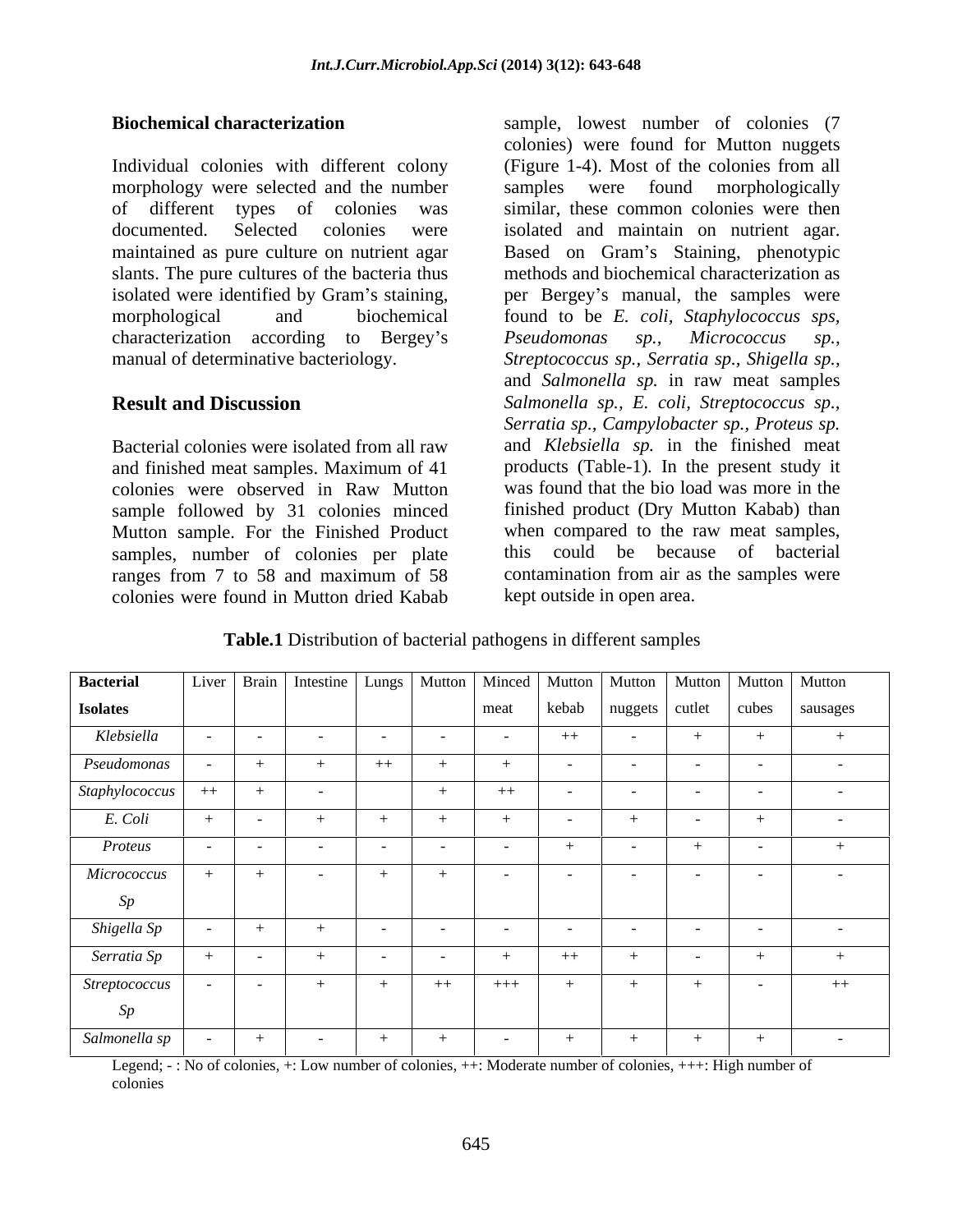

**Figure.1** Biolaod of different raw meat samples collected from Shivajinagar area

**Figure.2** Biolaod of different raw meat samples collected from Frazer town area





**Figure.3** Biolaod of Different raw meat samples collected from market area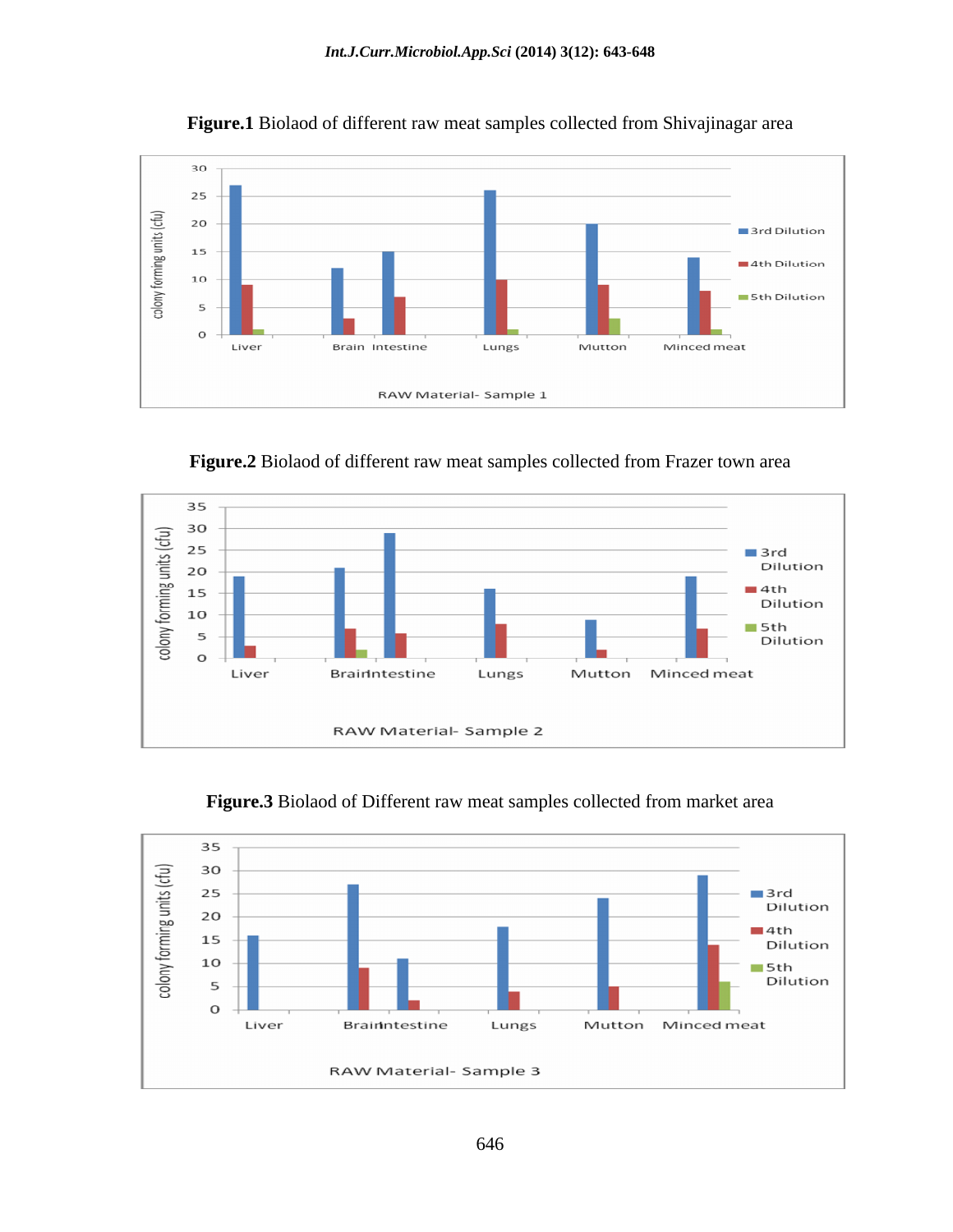

**Figure.4** Biolaod of different finished products

*Campylobacter sp.* in finished product shows the lack of sanitary condition of premises, equipment and personnel *J. Food Prot.*, 48:887–894. surfaces and general management Ayres, J.C. 1955. Microbiological practices. Since microbial contamination of these foods occurs primarily at the surface, due to post-processing handling, attempts have to make to improve safety and to delay spoilage by use of antibacterial sprays or dips. However, direct surface application of antibacterial substances onto foods have limited 53:804-817. benefits because the active substances are  $\qquad$  Borch, E., Arinder, P. 2002. neutralized on contact or diffuse rapidly from the surface into the food mass. On the other hand, incorporation of as well as control measures. *Meat*  bactericidal or bacteriostatic agents into Sci. 62: 381–390. meat formulations may result in partial inactivation of the active substances by product constituents and is therefore expected to have only limited effect on the surface microflora. Our finding suggests Food Prot., 55: 133–140. or rather insists to adopt advance techniques and good handling practices to decontaminating food: A review. *Int.* avoid bacterial contamination in food products. Gill, C.O., Newton, K.G. 1978. The

technology issues in U.S. food of foodborne di<br>science and technology *Food* Sanit. 7:20–25. science and technology. *Food* Sanit., 7:20–25. *Technol.,* 40: 122 127.

- The conclusion is presence of the Archer, D.L., Kvenberg, J.E. 1985. Incidence and cost of food-borne diarrheal disease in the United States. *J. Food Prot.,* 48: 887–894.
	- Ayres, J.C. 1955. Microbiological implications in the handling, slaughtering, and dressing of meat animals. *Adv. Food Res.*, 6: 109-161.
	- Bean, N.H., Griffin, P.M. 1990. Foodbome disease outbreaks in the United States. 1973–1987: pathogens, vehicles, and trends. *J. Food Prot.*,  $53: 804 - 817.$
	- Borch, E., Arinder, P. 2002. Bacteriological safety issues in red meat and ready-to-eat meat products, *Sci.,* 62: 381–390.
	- Dickson, J.S., Anderson, M.E. 1992. Microbiological decontamination of food animal carcasses by washing and sanitizing systems: a review. *J. Food Prot.,* 55: 133–140.
	- Farkas, J. 1998. Irradiation as a method for decontaminating food: A review. *Int. J. Microbiol.,* 44: 189 204.
- **References** meat at chill temperature. *Meat Sci.,* ecology of bacterial spoilage of fresh  $2: 207 - 217.$
- Albrecht, J. 1986. Business and Gravani, R.B. 1987. The cause and costs of foodborne diseases. *Dairy Food Sanit.,* 7: 20–25.

Griffiths, M.W. 1989. *Listeria*